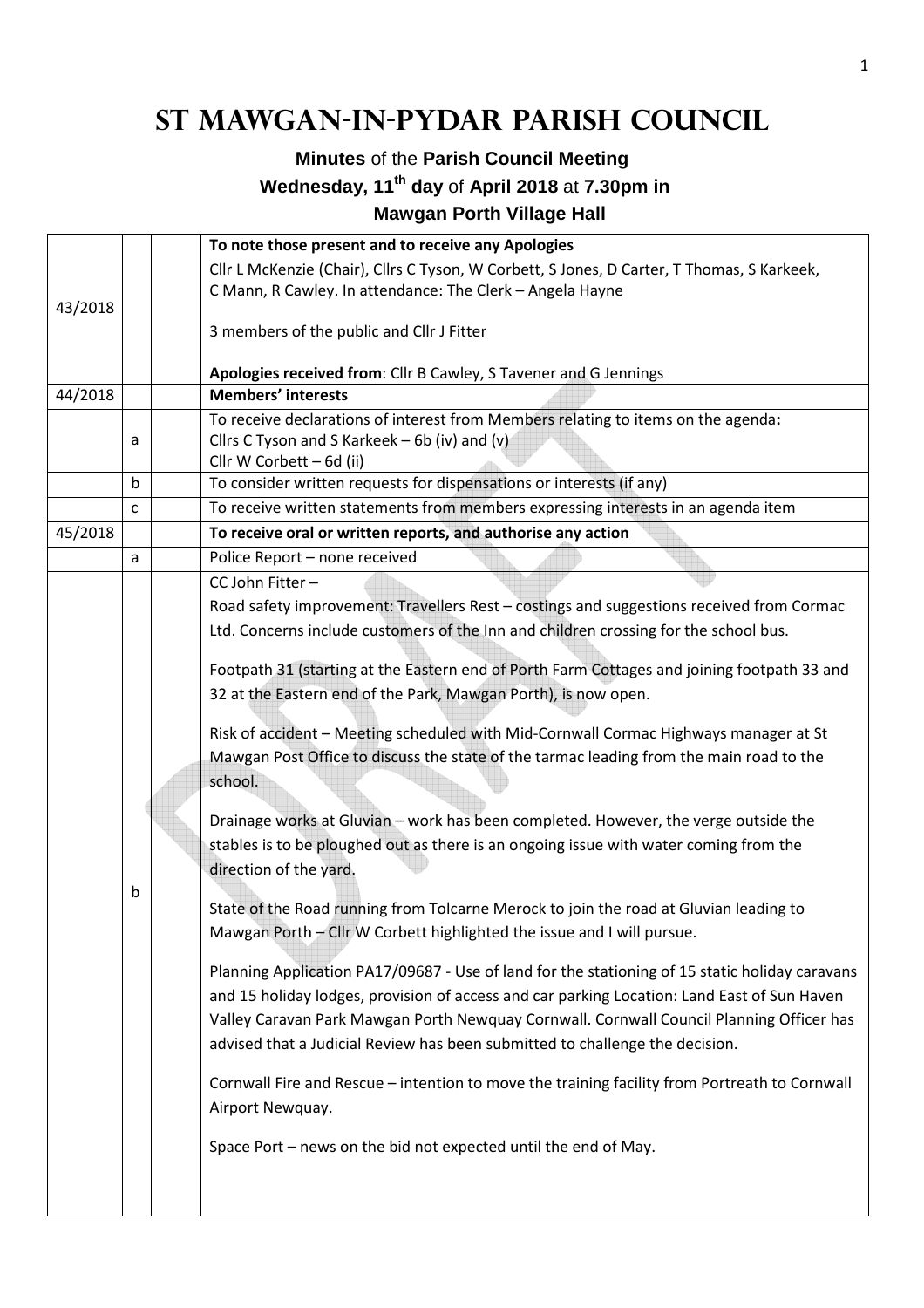|         |   |     | The Clerk - circulated prior to the meeting.                                                                                                                                            |  |  |  |  |  |
|---------|---|-----|-----------------------------------------------------------------------------------------------------------------------------------------------------------------------------------------|--|--|--|--|--|
|         | C |     | Updates to ongoing correspondence with CC include damage to bridge at St Mawgan;                                                                                                        |  |  |  |  |  |
|         |   |     | potholes at St Mawgan; flooding at Ox Lane at T-junction leading to Lanherne and flooding                                                                                               |  |  |  |  |  |
|         |   |     | outside St Mawgan Community Hall.                                                                                                                                                       |  |  |  |  |  |
|         |   |     | Public Participation - This item will last no longer than 10 minutes (unless agreed by the                                                                                              |  |  |  |  |  |
| 46/2018 |   |     | Chair), and refers to items on the Agenda - none                                                                                                                                        |  |  |  |  |  |
| 47/2018 |   |     | Minutes of the Parish Council Meeting -                                                                                                                                                 |  |  |  |  |  |
|         |   |     | To Resolve that the Minutes of the meeting held on 14 <sup>th</sup> February 2018 are an accurate                                                                                       |  |  |  |  |  |
|         |   |     | record. Proposed by Cllr W Corbett and seconded by Cllr R Cawley and resolved to accept                                                                                                 |  |  |  |  |  |
|         |   |     | to Resolve that the Minutes of the last meeting held on 14 <sup>th</sup> March 2018 are an accurate                                                                                     |  |  |  |  |  |
|         |   | Ϊİ  | record. Proposed by Cllr W Corbett and seconded by Cllr R Cawley and resolved to accept                                                                                                 |  |  |  |  |  |
| 48/2018 | a |     | PLANNING - Pre-App Consultation - none received                                                                                                                                         |  |  |  |  |  |
|         |   |     |                                                                                                                                                                                         |  |  |  |  |  |
|         | b |     | Planning - new applications - to discuss and decide on response to Cornwall Council                                                                                                     |  |  |  |  |  |
|         |   |     | PA18/01471 Applicant: Mr Anthony Palmer. Proposal: Change of use of land to use as a tea                                                                                                |  |  |  |  |  |
|         |   |     | garden with associated works. Location: Menalhyl Yard Mawgan Porth. The PC felt that there                                                                                              |  |  |  |  |  |
|         |   | ı   | was insufficient information supplied to comment. Cllr S Jones proposed and Cllr W Corbett                                                                                              |  |  |  |  |  |
|         |   |     | seconded and it was resolved to seek a report from Countryside Access and Highways before                                                                                               |  |  |  |  |  |
|         |   |     | giving comment.                                                                                                                                                                         |  |  |  |  |  |
|         |   |     | PA18/02624 Applicant: Mr and Mrs Kerry Williams. Proposal: Extend roof and first floor to<br>the west over existing sun room. New porch/boot room. Demolish existing porch. Location: 1 |  |  |  |  |  |
|         |   | Ϊİ  | Tolcarne Villas Higher Tolcarne St Columb. Cllr W Corbett proposed and Cllr C Tyson                                                                                                     |  |  |  |  |  |
|         |   |     | seconded and it was resolved no objection.                                                                                                                                              |  |  |  |  |  |
|         |   |     | PA18/02394 Applicant: Mr Mark Webb. Proposal: Proposed extension and alterations.                                                                                                       |  |  |  |  |  |
|         |   |     | Location: Gwel-An-Nans road from Mawgan Porth Holiday Park to Ox Lane St Mawgan TR8                                                                                                     |  |  |  |  |  |
|         |   | iii | 4EU. Cllr W Corbett proposed and Cllr R Cawley seconded and it was resolved no objection                                                                                                |  |  |  |  |  |
|         |   |     | providing the case officer content with design of the flat roof.                                                                                                                        |  |  |  |  |  |
|         |   |     | Cllrs C Tyson and S Karkeek left the room                                                                                                                                               |  |  |  |  |  |
|         |   |     | PA18/01406 Applicant Mrs Marian Tyson. Proposal: Application for the erection of a                                                                                                      |  |  |  |  |  |
|         |   | iv  | portable wooden shed. Location: Lanherne View Carloggas St Mawgan. Cllr W Corbett                                                                                                       |  |  |  |  |  |
|         |   |     | proposed and Cllr R Cawley seconded and it was resolved no objection.                                                                                                                   |  |  |  |  |  |
|         |   |     | PA17/10698 Applicant Mr Michael Lomax. Proposal: (Revised Plans) Proposed dwelling with                                                                                                 |  |  |  |  |  |
|         |   |     | detached garage. Location Land South of Ivy Cottage Ball Lane St Mawgan TR8 4EQ. Cllr C                                                                                                 |  |  |  |  |  |
|         |   | v   | Mann proposed and Cllr S Jones seconded and it was resolved to maintain previous objection                                                                                              |  |  |  |  |  |
|         |   |     | due to bulk and massing in relation to neighbouring properties including a listed building and                                                                                          |  |  |  |  |  |
|         |   |     | potential overlooking into private amenity space of properties to the south of the site.                                                                                                |  |  |  |  |  |
|         |   |     | Cllrs C Tyson and S Karkeek returned to the meeting                                                                                                                                     |  |  |  |  |  |
|         | с |     | To consider planning applications received before meeting                                                                                                                               |  |  |  |  |  |
|         |   |     | PA18/02824 Applicant: Mr Scott Eggleton. Proposal: Erection of first floor balcony and stiar                                                                                            |  |  |  |  |  |
|         |   |     | to rear of the property. Location: 4 Sandy Court Mawgan Porth Hill Mawgan Porth.                                                                                                        |  |  |  |  |  |
|         |   | ı   | Extension of time granted by CC and thus deferred until May meeting as plans not available                                                                                              |  |  |  |  |  |
|         |   |     | to view at this time.                                                                                                                                                                   |  |  |  |  |  |
|         | d |     | To note Advices and Decisions by Cornwall Council:                                                                                                                                      |  |  |  |  |  |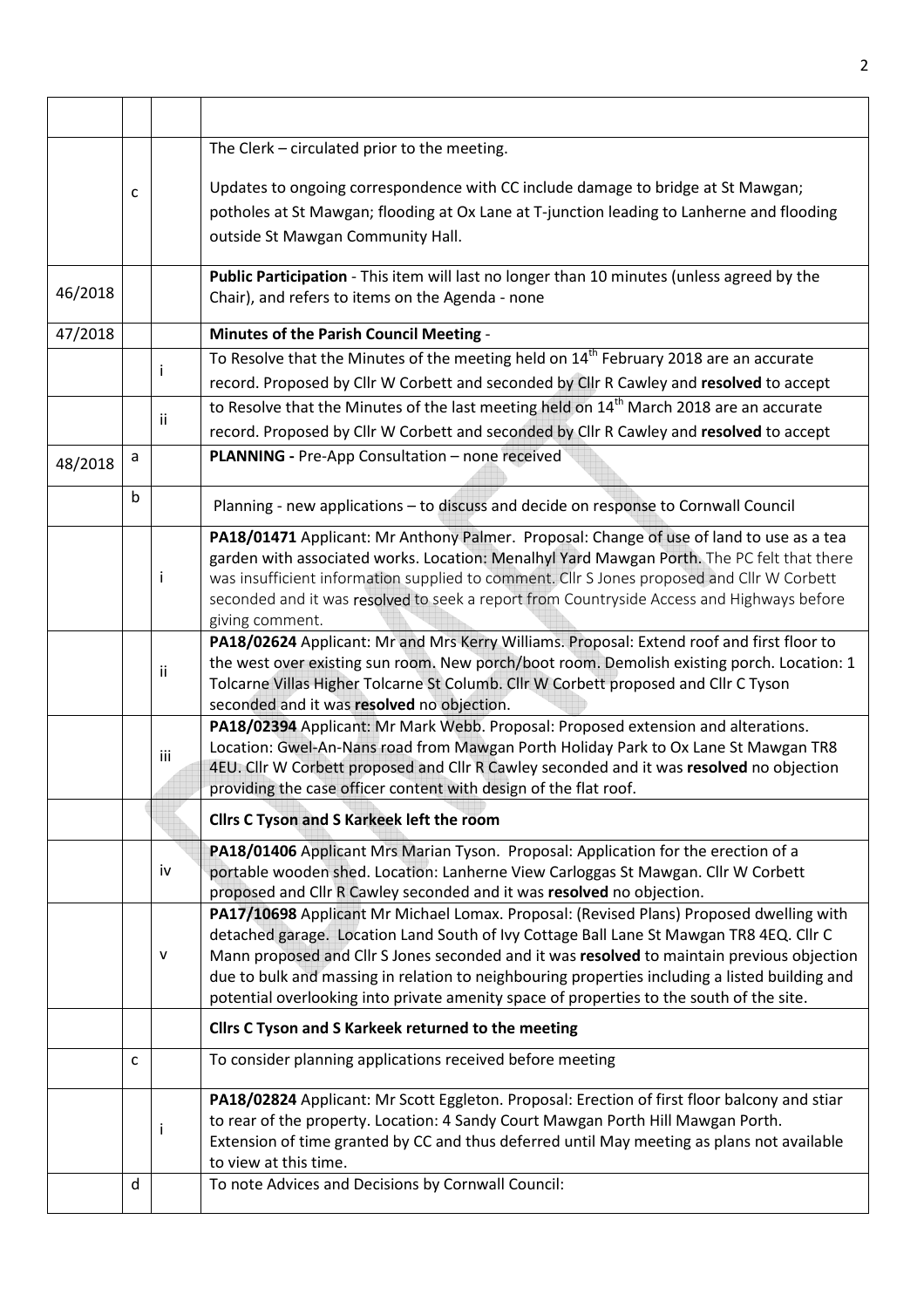|         |             |              | PA18/00900 No objections (OHL/OHE/HG apps) Applicant: Mr Andrew Watson. Proposal:             |  |
|---------|-------------|--------------|-----------------------------------------------------------------------------------------------|--|
|         |             | $\mathbf{I}$ | Hedgerow removal notice to remove a 25m section of Cornish hedge to allow better access       |  |
|         |             |              | to the garden. Location: Sea View House New Road Carloggas St Mawgan TR8 4EG. Noted.          |  |
|         |             |              |                                                                                               |  |
|         |             |              | <b>Cllr W Corbett left the room</b>                                                           |  |
|         |             |              | PA17/06953 - Mr Broom. Proposal: The construction of a single dwelling for the primary        |  |
|         |             |              | agricultural farm worker. Location: Land at Trevarrian Barton, Trevarrian, Newquay. To        |  |
|         |             | Ϊİ           | decide response to Land Agent's Agricultural Need Appraisal for Cornwall Council for a Farm   |  |
|         |             |              | Dwelling House. Proposed by Cllr L McKenzie and seconded by Cllr Tyson and resolved to        |  |
|         |             |              | agree to the Land Agent's findings, but to seek clarification of domestic curtilage. Action:  |  |
|         |             |              | Clerk to contact case Planning Officer.                                                       |  |
|         |             |              | Cllr W Corbett returned to the meeting                                                        |  |
|         | e           |              | To discuss planning enforcement issues - to refer any new issues and updates - if any. None.  |  |
|         |             |              |                                                                                               |  |
| 49/2018 |             |              | WORKING GROUPS - to receive reports (if any), and agree any necessary action and              |  |
|         |             |              | expenditure:                                                                                  |  |
|         |             |              | Amenities: Playground Rota-Swing - following a further report of trapped hair at the top of   |  |
|         |             |              | the rota-swing, it was decided that the equipment should be decommissioned and not used       |  |
|         |             |              | by children until Sovereign Play (the providers), have undertaken to inspect. Delegated to    |  |
|         | a           |              | Cllrs R Cawley and C Mann to decommission. A scheduled inspection of the Playground by        |  |
|         |             |              | RoSPA will be undertaken in April/May as reported previously. Action - Clerk to attach 'Do    |  |
|         |             |              |                                                                                               |  |
|         |             |              | Not Use' laminated signs on to the Rota-Swing.                                                |  |
|         |             |              | Burial Ground - Burial Safety Review March - circulated prior to the meeting. The Clerk       |  |
|         |             |              | reported that previous issues of unsafe memorials have been/are being, addressed by next of   |  |
|         |             |              | kin. No new issues reported.                                                                  |  |
|         |             |              | It was proposed by Cllr Corbett and seconded by the Chair and resolved that the public and    |  |
|         |             |              | the press be excluded from the meeting during the consideration of the items 7 a (ii), (iii)  |  |
|         |             |              | and (iv), owing to the confidential nature of the business to be transacted which is          |  |
|         |             |              | prejudicial to the public interest in accordance with public bodies (Admission to Meetings)   |  |
|         |             |              | Act 1960 and were deferred until all members of the public left the meeting                   |  |
|         | $\mathsf b$ |              | <b>Transport and Rights of Way</b>                                                            |  |
|         |             |              | Mawgan Porth/Trenance public footpath signage. Cllr Thomas reported that he is awaiting       |  |
|         |             |              | costing to laser cut beach plaques for the recently acquired signposts for Trenance and will  |  |
|         |             |              | report back in May.                                                                           |  |
|         |             |              | Beach and Environment - Cllr W Corbett reported that the works to repair the disabled beach   |  |
|         | c           |              | entrance are to be undertaken after the Easter Holidays with kind assistance from the PC      |  |
|         |             |              | <b>Beach and Maintenance Contractors.</b>                                                     |  |
|         | d           |              | Neighbourhood Plan - Cllr W Corbett deferred a report to the Annual Meeting of the Electors   |  |
|         |             |              | on 18 <sup>th</sup> April 2018.                                                               |  |
|         |             |              | Digital Media for Parish Council - Cllr Cawley reported that all forthcoming PC meetings will |  |
|         |             |              | be posted on to the PC Face Book page one week prior to the meeting, together with a link to  |  |
|         | e           |              | the PC website which will enable access to all PC agenda documents. Also, due to a public     |  |
|         |             |              | request it was agreed that a FB post with a link to the Minutes of the previous meeting would |  |
|         |             |              | be available one week later.                                                                  |  |
| 50/2018 |             |              | <b>REPORTS FROM MEETINGS:</b>                                                                 |  |
|         |             |              | Affordable Housing - Cllr Corbett reported that a meeting had taken place with Cornwall       |  |
|         |             |              | Community Land Trust (CCLT), S Plant and partner. The CCLT request a further meeting with     |  |
|         |             | j.           | Affordable Housing Working Group at a time to be agreed in May. Additional members from       |  |
|         |             |              | the Neighbourhood Planning Group have been welcomed to the group. Action: A PC Face           |  |
|         |             |              | Book request to be posted asking for further volunteers to join.                              |  |
|         |             | ii           | Community Network Panel - circulated prior to meeting                                         |  |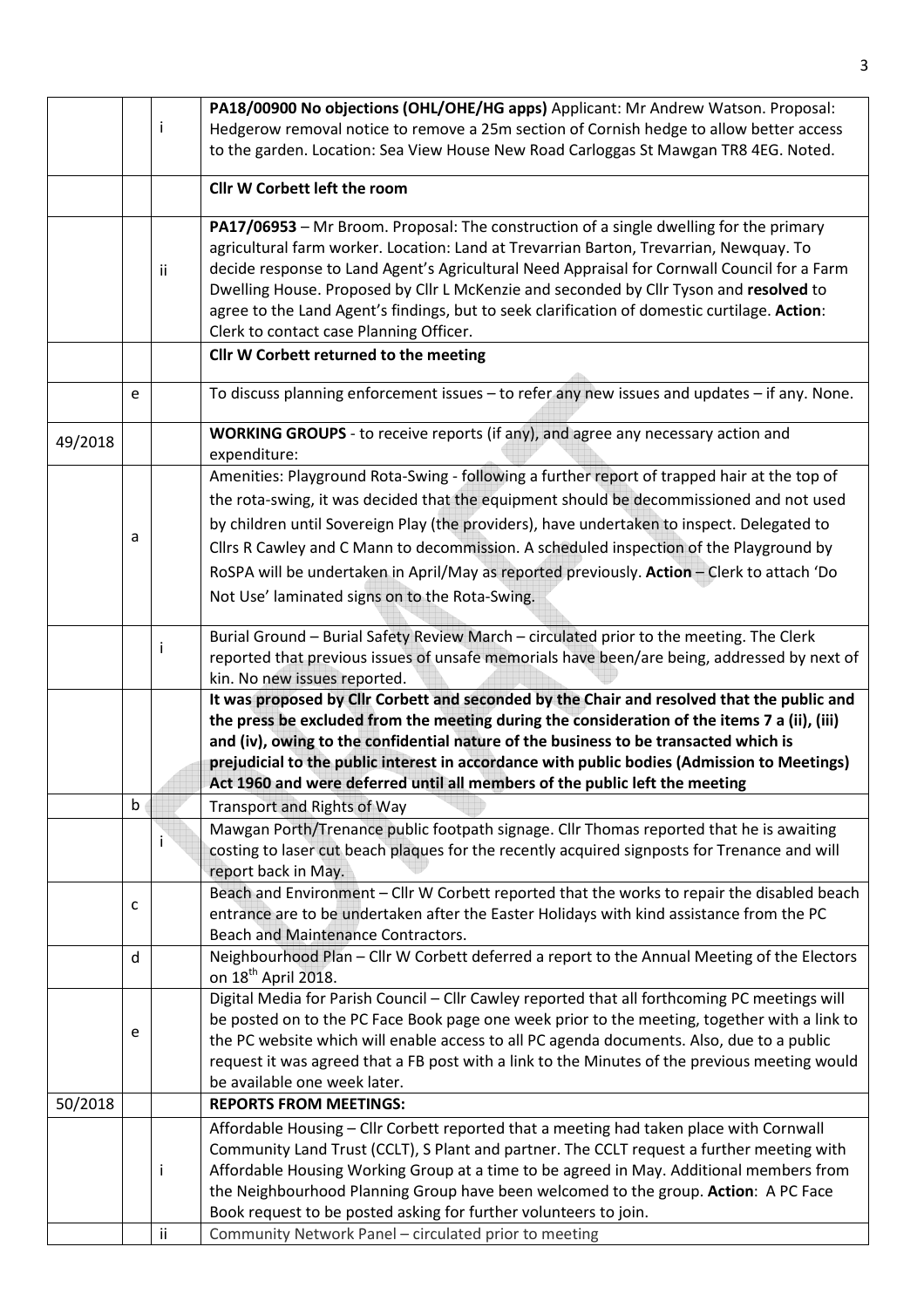|         |     |     | Cornwall Airport Newquay Consultative Forum - circulated prior to meeting. Cllr D Carter                                                                                                                                                                                                                                                              |  |  |  |  |
|---------|-----|-----|-------------------------------------------------------------------------------------------------------------------------------------------------------------------------------------------------------------------------------------------------------------------------------------------------------------------------------------------------------|--|--|--|--|
|         |     | iii | asked that Cllr G Jennings (absent) report the continuing breach of traffic regulations by users<br>of the airport. Action: The Clerk to contact the Police to enforce the regulations as necessary.                                                                                                                                                  |  |  |  |  |
|         |     |     | To note and discuss (if appropriate) the correspondence received since the last meeting                                                                                                                                                                                                                                                               |  |  |  |  |
| 51/2018 |     |     | and any associated actions and expenditure:                                                                                                                                                                                                                                                                                                           |  |  |  |  |
|         |     |     |                                                                                                                                                                                                                                                                                                                                                       |  |  |  |  |
| 52/2018 |     |     | <b>FINANCE and LEGISLATION:</b>                                                                                                                                                                                                                                                                                                                       |  |  |  |  |
|         | a   |     | To note any income received - £734.17 VAT Repayment to end January 2018                                                                                                                                                                                                                                                                               |  |  |  |  |
|         | b   |     | Internal Control – to nominate a member of Internal Control to complete 4 <sup>th</sup> quarter check.<br>Cllr T Thomas volunteered.                                                                                                                                                                                                                  |  |  |  |  |
|         | с   |     | General Data Protection Officer - to appoint in accordance with GDPR Regulations 25 May<br>2018. Due to outstanding detail of the requirements for eligibility of Data Protection Officer<br>from the Information Commission Office (ICO), this item was deferred until the May meeting.                                                              |  |  |  |  |
|         | d   |     | Beach Bins - to approve purchase of 2 qty Wybone MLB 224 to replace old/worn at Mawgan<br>Porth Beach at a cost of £359.99 +VAT each. Proposed by Cllr S Karkeek and seconded by Cllr<br>C Mann and it was resolved to purchase as above.                                                                                                             |  |  |  |  |
|         | e   |     | General Risk Assessment - To note annual review. The review was noted, and the Chair took<br>the hard copy for signature.                                                                                                                                                                                                                             |  |  |  |  |
|         | f   |     | Cornwall ALC Limited - To renew annual membership subscription 2019/19 in the sum of<br>£386.48. Proposed by Cllr C Mann and seconded by Cllr R Cawley and resolved to renew as<br>above.                                                                                                                                                             |  |  |  |  |
|         | g   |     | Local Maintenance Partnership - To resolve to accept the funding offer and sign the<br>agreement for 2018. Proposed by Cllr W Corbett and seconded by Cllr C Mann and resolved<br>to accept the funding offer from Cornwall Council for 2018 in the sum of £1451.45.                                                                                  |  |  |  |  |
|         |     |     | Remaining members of the public left the meeting.                                                                                                                                                                                                                                                                                                     |  |  |  |  |
|         | h   |     | Accounts - to approve invoices for payment and sign cheques at the end of the meeting<br>(list circulated prior to the meeting). Proposed by Cllr W Corbett and seconded by Cllr S<br>Karkeek and resolved to approve (as at the end of document).                                                                                                    |  |  |  |  |
|         |     |     | Agenda Items 7a (i), (ii) and (iii) followed                                                                                                                                                                                                                                                                                                          |  |  |  |  |
| 53/2018 |     |     | Playground Fence. The Clerk presented the quotes received. Cllr W Corbett suggested that<br>further quotes be sourced for supply only of galvanised panels, and local tradesmen are<br>offered the option of tendering for the fixing.<br>Action: Chair, Vice-Chair and Clerk to report back at the next meeting.                                     |  |  |  |  |
|         | Ϊİ  |     | Playground Benches - to consider quotes for replacement. Proposed by Cllr W Corbett and<br>seconded by Cllr S Jones and resolved to purchase 2 quantity. Action: Clerk to order                                                                                                                                                                       |  |  |  |  |
|         | iii |     | Noticeboards - to agree to purchase. The Clerk presented quotes. Cllr W Corbett suggested<br>that the Chair, Vice-Chair and Clerk seek best price for replacement noticeboards at Mawgan<br>Porth, Trevarrian and Trenance and report back at the next meeting. Action: Clerk to seek<br>local craftsmen to tender for supply of wooden noticeboards. |  |  |  |  |
|         |     |     | Notice of items for the next Agenda:                                                                                                                                                                                                                                                                                                                  |  |  |  |  |
|         |     |     | (note - no decisions can be taken on any item raised under this heading).                                                                                                                                                                                                                                                                             |  |  |  |  |
|         |     |     | GDPR 2018 - to appoint General Data Protection Officer                                                                                                                                                                                                                                                                                                |  |  |  |  |
| 54/2018 |     |     | Playground Fence - update                                                                                                                                                                                                                                                                                                                             |  |  |  |  |
|         |     |     | Noticeboards - update                                                                                                                                                                                                                                                                                                                                 |  |  |  |  |
| 55/2018 |     |     | Close of meeting 9.30pm                                                                                                                                                                                                                                                                                                                               |  |  |  |  |